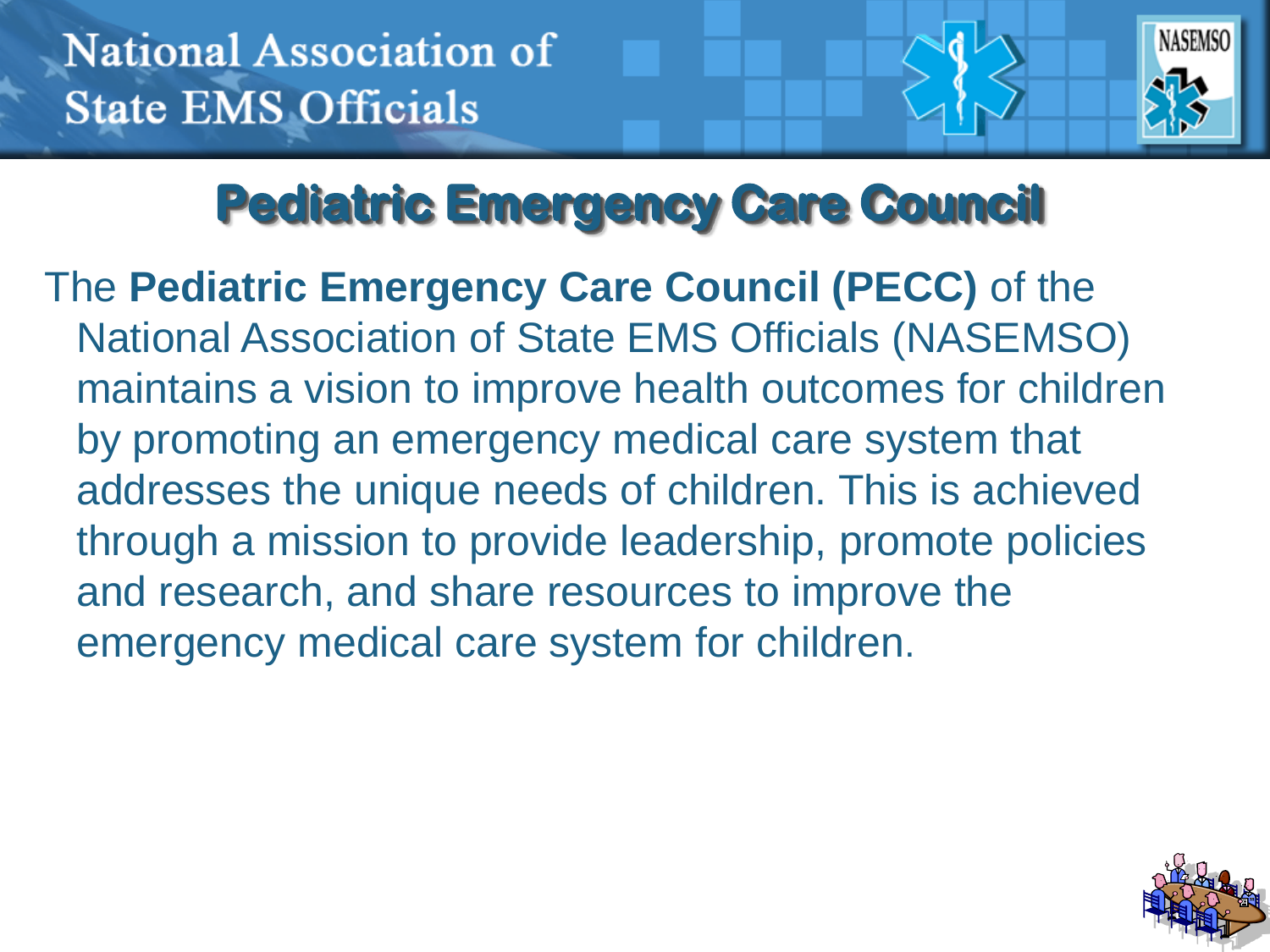

## **Pediatric Emergency Care Council**

*Leadership*

- The Pediatric Emergency Care Council supports leadership under these principle goals:
- **Goal #1:** Establish and maintain cohesive relationships with NASEMSO councils and committees and professional organizations
- **Goal #2:** Collaborate with the Education and Professional Standards Council on recommendations for core & continuing education standards
- **Goal #3:** Establish and maintain partnerships with state, regional and federal organizations for continued injury prevention collaboration
- **Goal #4:** Collaborate with leadership of HRSA/MCHB in managing challenges for states related to the federal EMSC program and other national initiatives relating to quality emergency pediatric care for children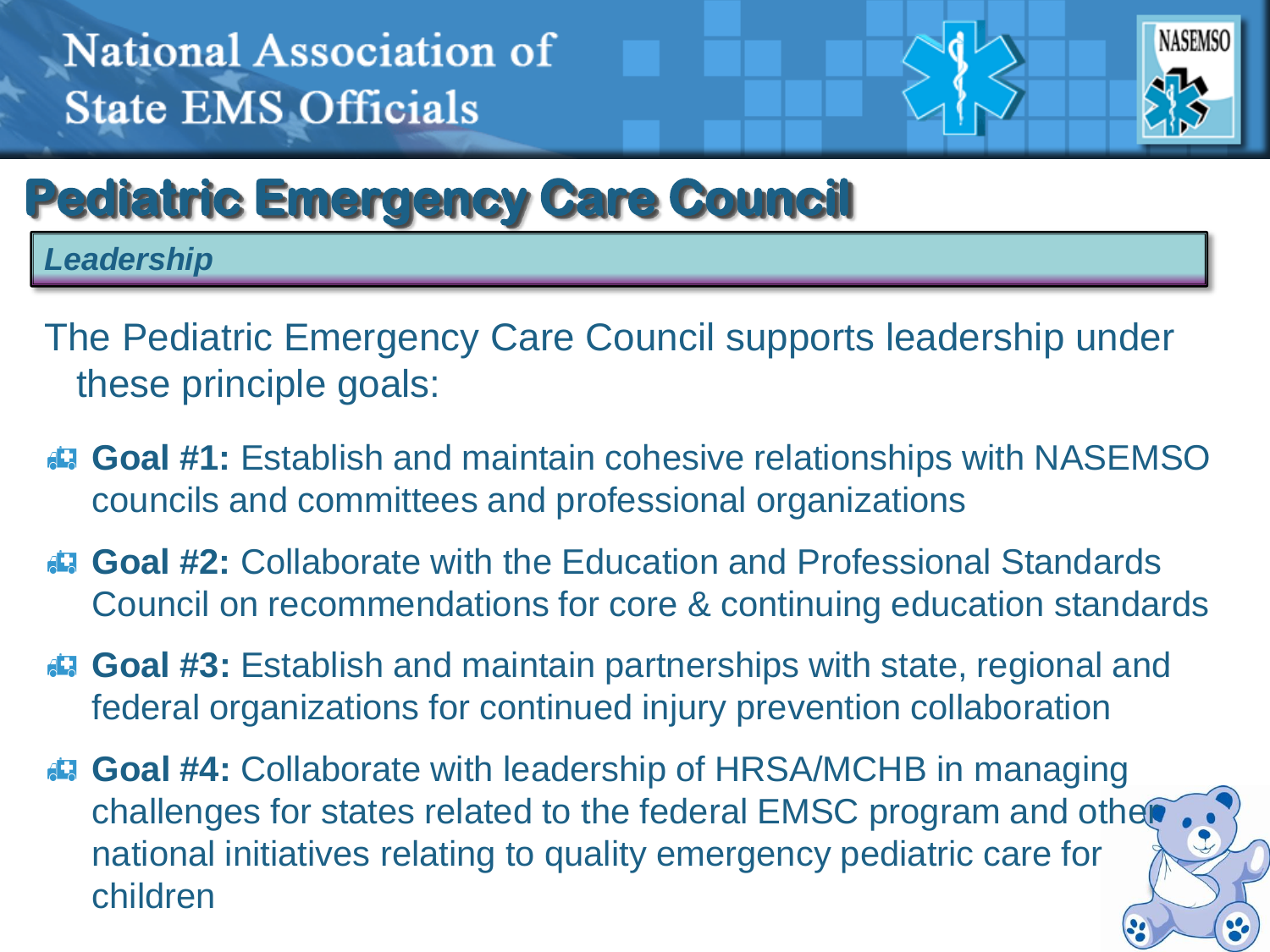

### **Pediatric Emergency Care Council**

*Systems Development*

- The Pediatric Emergency Care Council supports systems development under these principle goals:
- **Goal #5**: Provide states with a listing of linkages or references to best practices for emergency pediatric care
- **Goal #6**: Collaborate with the Trauma Managers Council on their prioritized action areas, including rural trauma, telemedicine, and special populations

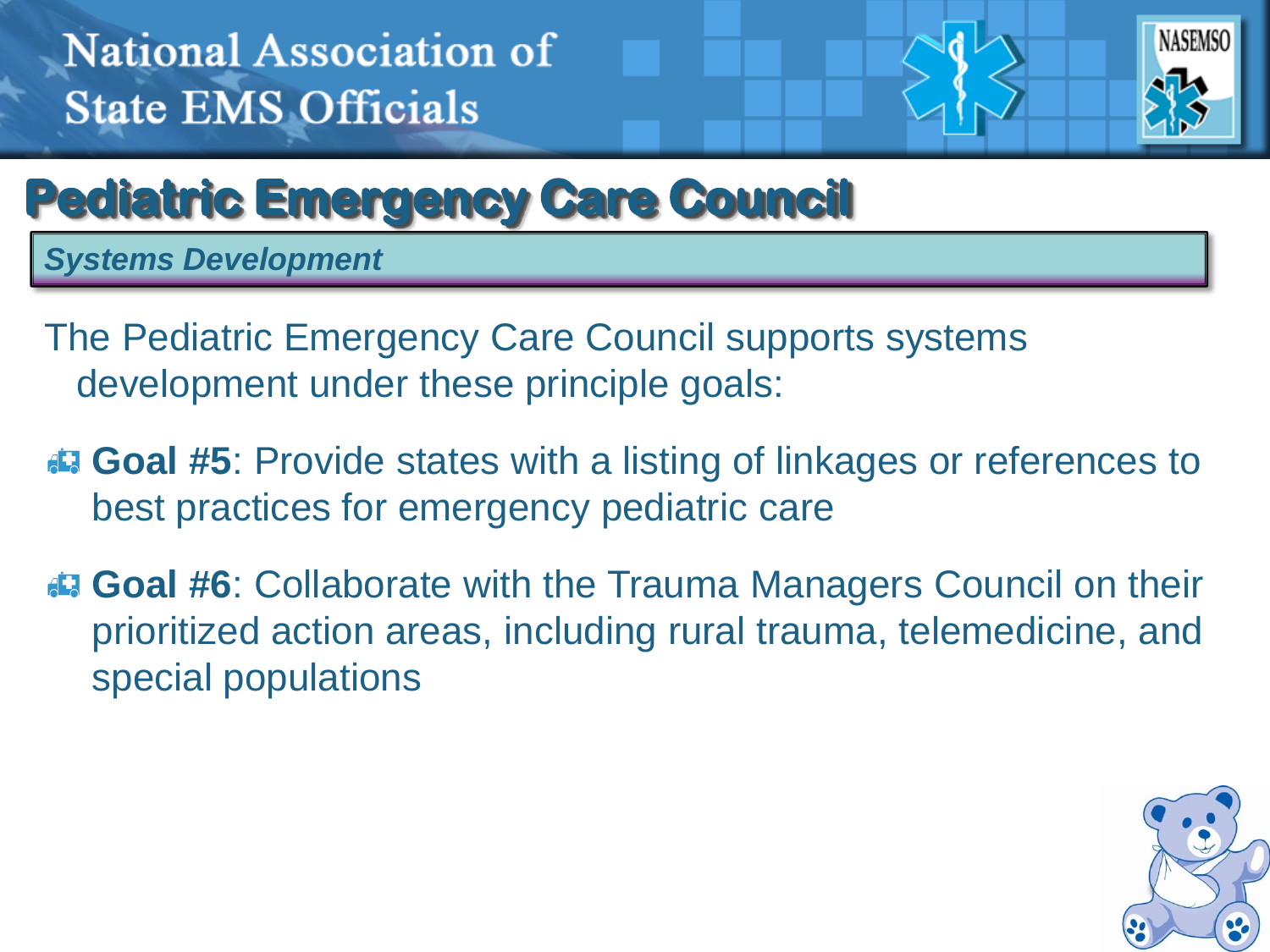

#### **Pediatric Emergency Care Council**

*Quality Improvement – "QI"*

- The Pediatric Emergency Care Council supports performance improvement under these principle goals:
- **Goal #7:** Identify quality indicators to evaluate and improve pediatric emergency care across the continuum of EMS Systems

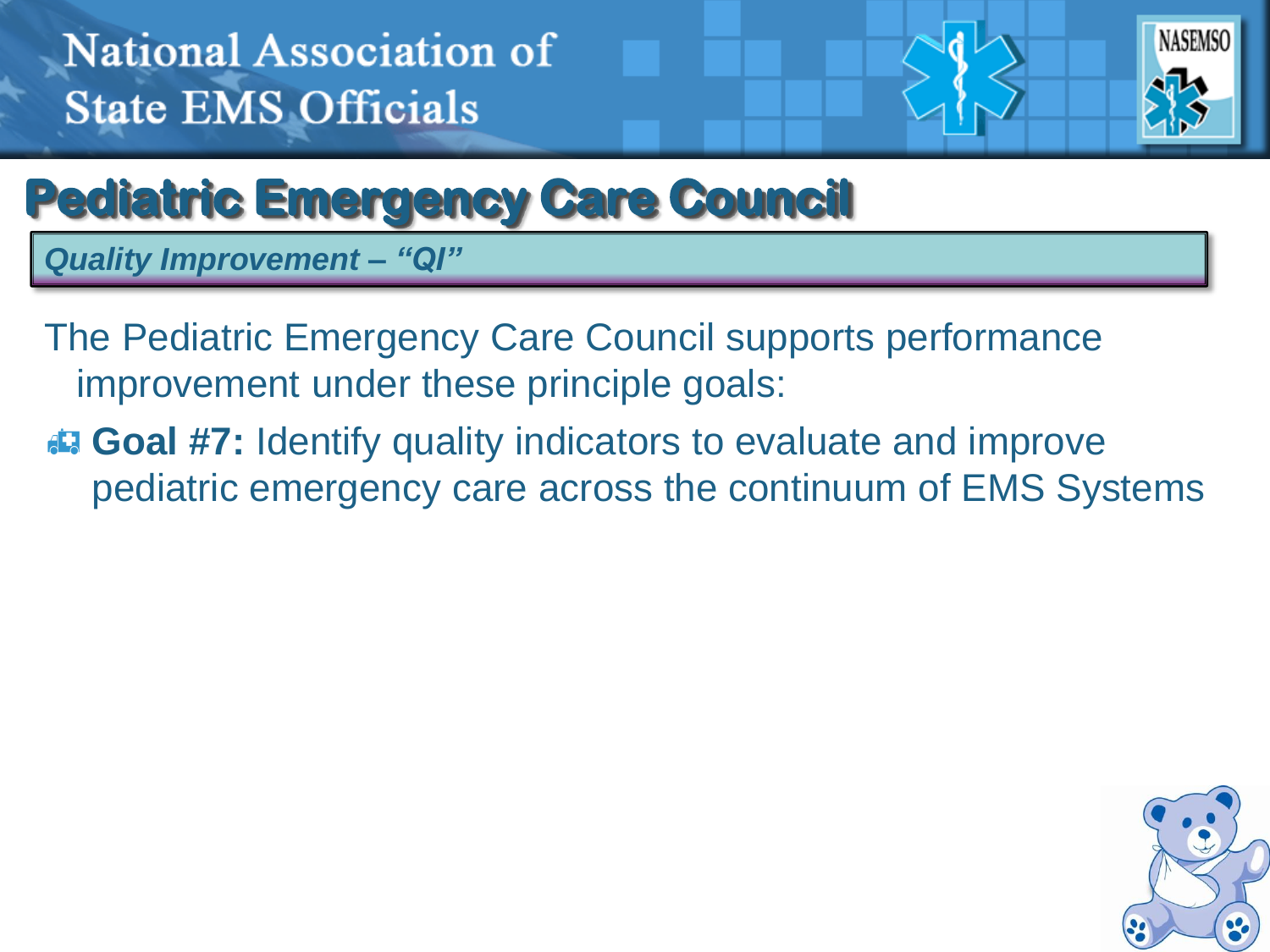

## **Pediatric Emergency Care Council**

The Pediatric Emergency Care Council's 2013 workplan will undertake strategies focused on the following issues:

- **Issue #1**: Maintain Safely Transporting Children in Emergency Vehicles document
- **Issue #2**: Maintain online resources for family-centered care, children with special health care needs and & children in disasters
- **ISSUE #3:** Maintain State of the State Reports
- **ISSUE #4:** Continue work on mentorship program